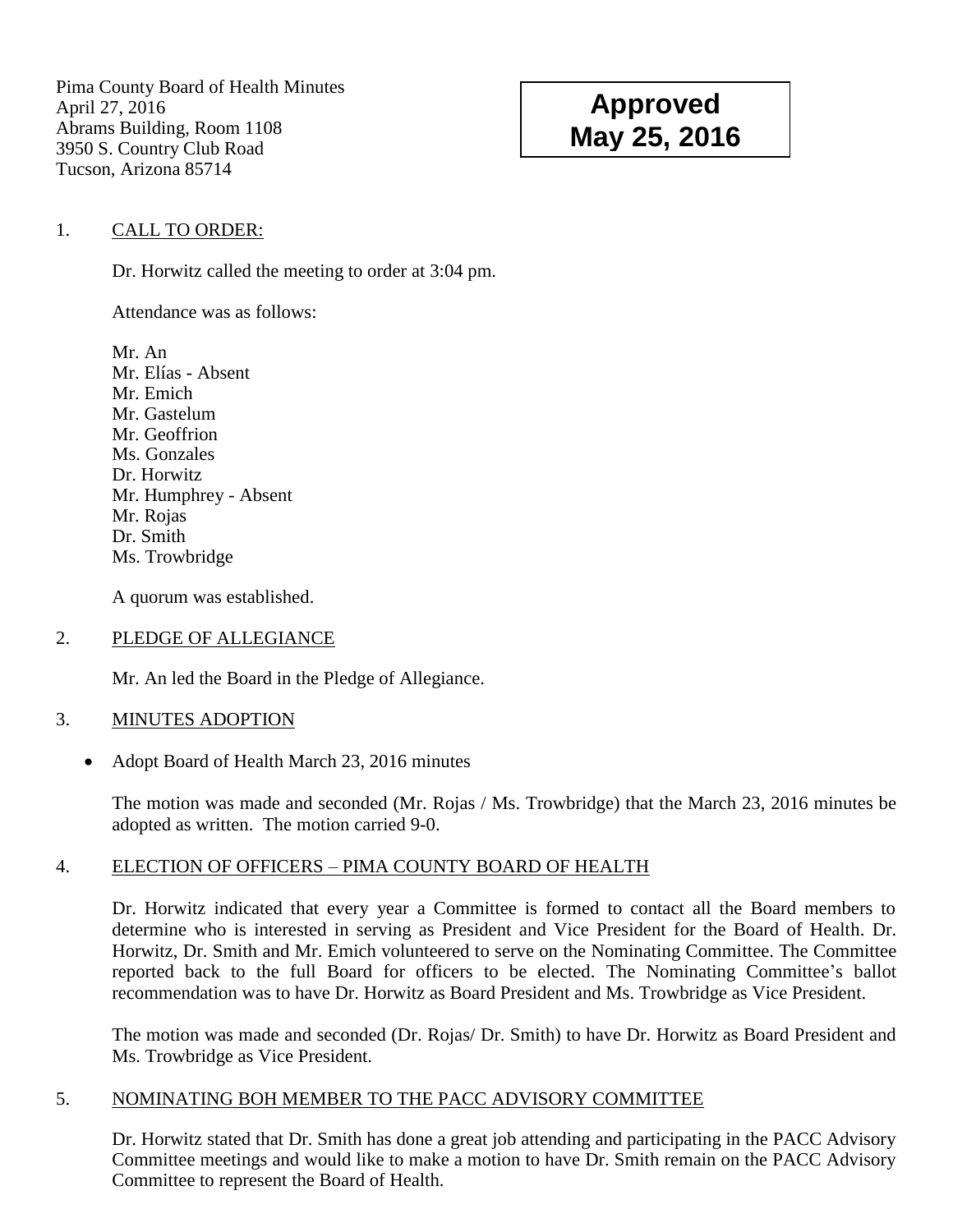The motion was made and seconded (Dr. Horwitz/ Mr. Rojas) to have Dr. Smith remain on the PACC Advisory Committee to represent the Board of Health. The motion was passed with unanimous support.

## 6. COMMUNICABLE DISEASE UPDATE

Dr. Francisco García, Health Department Director stated the main topic he has been working on has been the Budget due to the Board of Supervises (BOS) budget hearing that will be held on May 3, 2016. Dr. Garcia informed the Board that the information that will be presented to the BOS has already been address to the Board of Health in past meetings. Dr. Garcia also stated on April 1, 2016 he attended the Zika Summit where he had the opportunity to interact with both National and other State entities with regards to what kind of planning is being done surrounding Zika virus. There has been reposted about 300 Zika cases in Puerto Rico and more than half the cases are reported in women and about over 100 of them are pregnant. Puerto Rico historically has not had a strong family planning infrastructure so there is a great need is to improve their family planning infrastructure to help avoid pregnancy during this time of high number of Zika virus cases.

Dr. Garcia stated he has learned other innovative ways his Puerto Rico colleagues are implementing their Zika prevention outreach by using their other Public Health programs. They are using their WIC offices to disseminate their Zika kits which contain products such as information about contraception, mosquito netting and mosquito prevention information. Dr. Garcia informed the Board there has not been any reported cases in the Pima County and only 1 Zika case reported in Phoenix, Arizona. The Health Department vector control has been doing surveillance on the Aedes Aegypti mosquitos and they have been finding them in the earlier months due to changing climates which may affect their lifespan. The county is putting out a lot of mosquito prevention information to the community to help with mosquito control. Dr. Garcia also said he keeps a very close eye on a week to week basic with what's going on in Mexico. Pregnant woman should avoid traveling to some parts of Mexico to avoid getting infected.

## 7. CRISIS RESPONSE CENTER AND THE BEHAVIORAL HEALTH PAVILION UPDATE

Dr. Francisco García, Health Department Director introduced Danna Whiting, Behavioral Health Program Manager. Ms. Whiting stated the Pima County Behavioral Health consists of two buildings which are the Crisis Response Center and the Behavioral Health Pavilion both of which were paid for with 2004 and 2006 bond funds. The Crisis Response Center (CRC) received 18 million to be built. The CRC has a Psychiatric Crisis Center on the first floor and level 1 acute beds on the  $2<sup>nd</sup>$  floor; there are separate sections for adults and children and also a call center for Pima County. The call center is run by Cenpatico and they take about 10,000 calls a month and have the ability to send out Mobile Acute Crisis teams and transfer calls to warm lines that can help with less critical calls. The Behavioral Health Pavilion (BHP) is part of Banner Hospital and it took \$48 million to be built. The BHP is three stories and level 1 is being rented for outpatient services and on level 2 there are Acute Level 1 beds. Recently a new emergency department was build and a new helipad put in; there is also a dedicated court room.

Ms. Whiting stated the CRC is a psychiatric urgent care not an emergency room because they don't provide medical services but they will triage patients medically. The CRC get about 50% voluntary patient drop offs to divert from jail by law enforcement and they see about 13,000 people per year. The BHP is operated by Banner Hospital and has 66 total psychiatric beds. Over 50% of all patients are behavioral health with an average length of stay of 8.5 days. BHP takes 80% of all court ordered evaluation cases in Pima County. Ms. Whiting indicated the County's has a strong commitment to